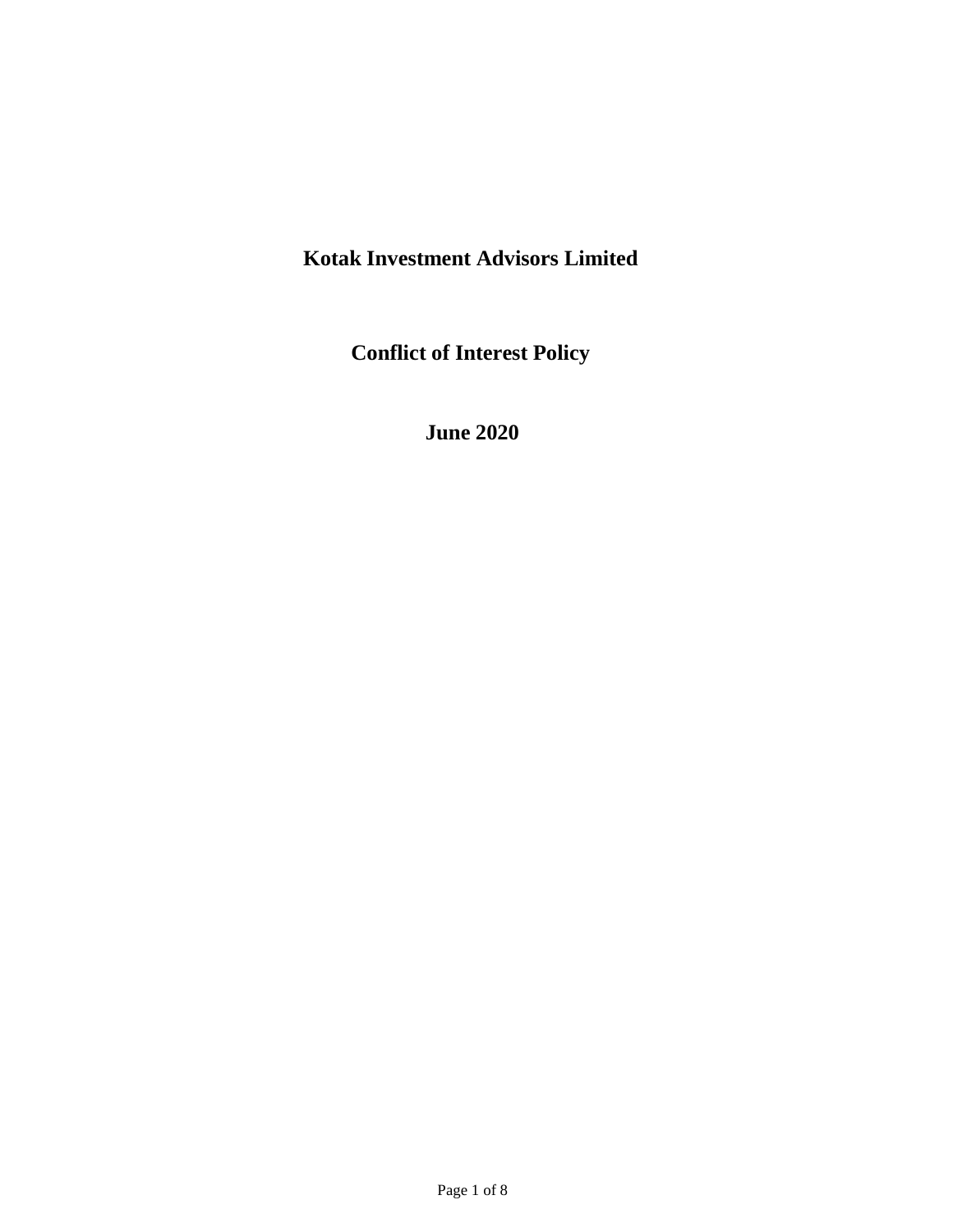| Version | Date       | <b>Amendment Comments</b> |
|---------|------------|---------------------------|
| -1.0    | June 2020  | Initial Document          |
| -1.1    | June 2021  | Amended clause 8          |
| 1.2     | April 2022 | Policy Reviewed           |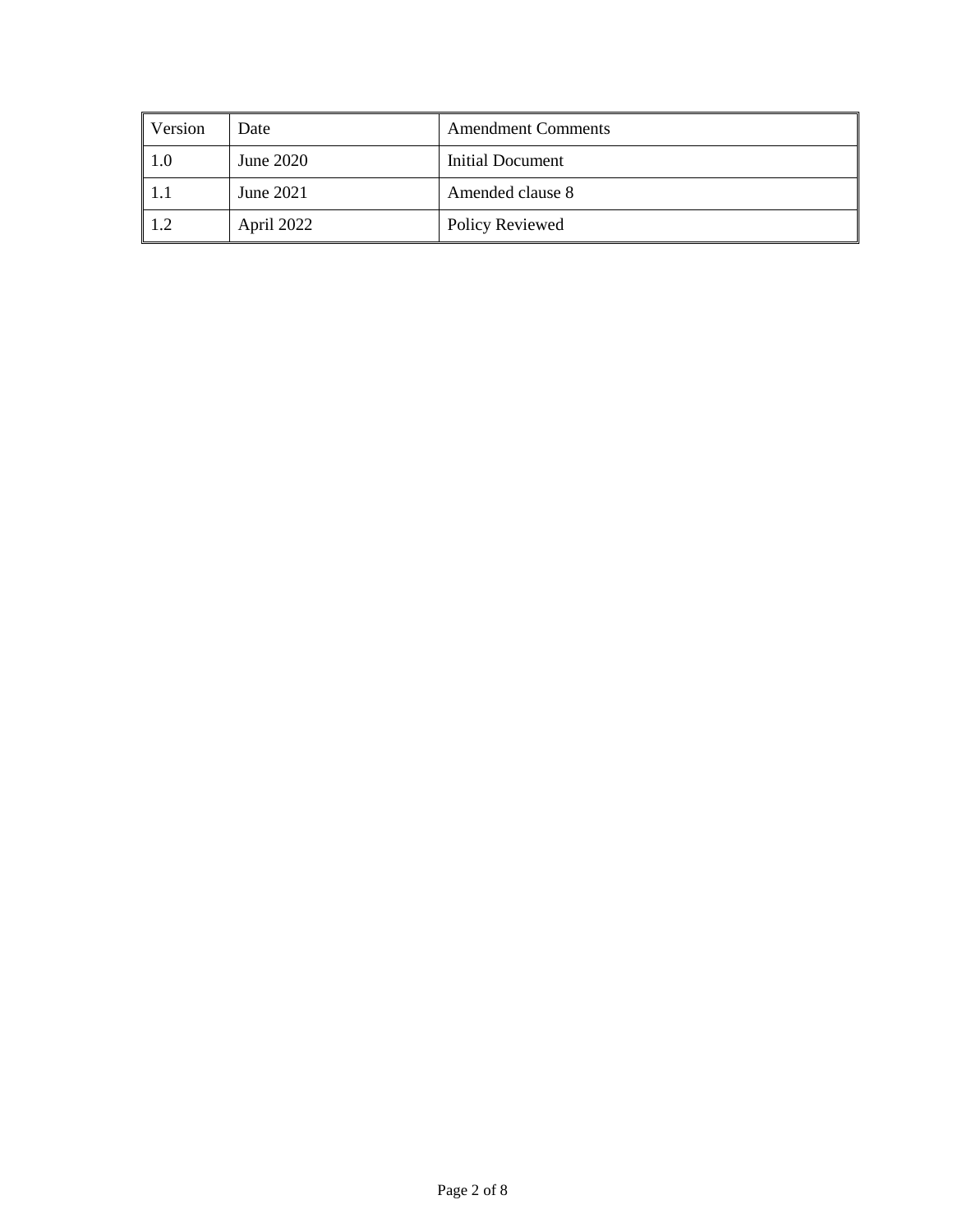# **CONFLICT OF INTEREST POLICY**

### 1. **PREAMBLE**

Kotak Investment Advisors Limited ("**KIAL**"/"**Company**") acts as an investment manager to alternative investment funds and also provides investment advisory and distribution services. The alternative investment funds managed and/or sponsored by KIAL shall hereinafter collectively referred to as the "**Funds**" and individually as the "**Fund**".

The Company has 7 (seven) business verticals, namely Private Equity, Real Estate, Infrastructure, Special Situations, Listed Strategies, Investment Advisory and Distribution. Further, it has also set up branch in the GIFT city for acting as a Manager to Alternative Investment Funds that will be set up in the GIFT city.

## **2. OBJECTIVE OF THE POLICY**

- 2.1 Given the presence of Funds in diverse sectors, it is possible that the investment strategy or the target investment of one vertical or the Fund may lead to a conflict situation with another Fund or with investment advisory/distribution vertical within the KIAL umbrella. Therefore, it is essential to identify and manage conflicts of interest and ensure that the interest of the investors is placed before the interest of the entity.
- 2.2 This Policy, among other aspects, briefly identifies possible situations where conflict of interest may arise and broad procedure put in place by KIAL to mitigate such conflict of interest if such situation arises.

#### **3. EFFECTIVE DATE**

This Policy shall be effective from June 01, 2020 and shall be amended by the Committee of Directors ("**COD**")<sup>1</sup> of KIAL from time to time.

## **4. OBLIGATIONS OF THE COMPANY**

As part of its fiduciary duty towards the Fund and as an Investment Advisor, the Company is committed to:

- 4.1 maintaining high standards of integrity while conducting its business (arm's length basis), ensuring equitable treatment of all its investors and preventing any form of discrimination amongst them;
- 4.2 upholding the interest of the Funds and the investors at all times while imparting advice, making investment decisions and undertaking transactions;
- 4.3 ensuring that the personal interest of the Company and its employees do not, at any time, contradict or conflict with its duty towards the Fund and/or advises offered to the clients;

<sup>&</sup>lt;sup>1</sup> The committee constituted by the Board of the Company vide resolution dated October 16, 2018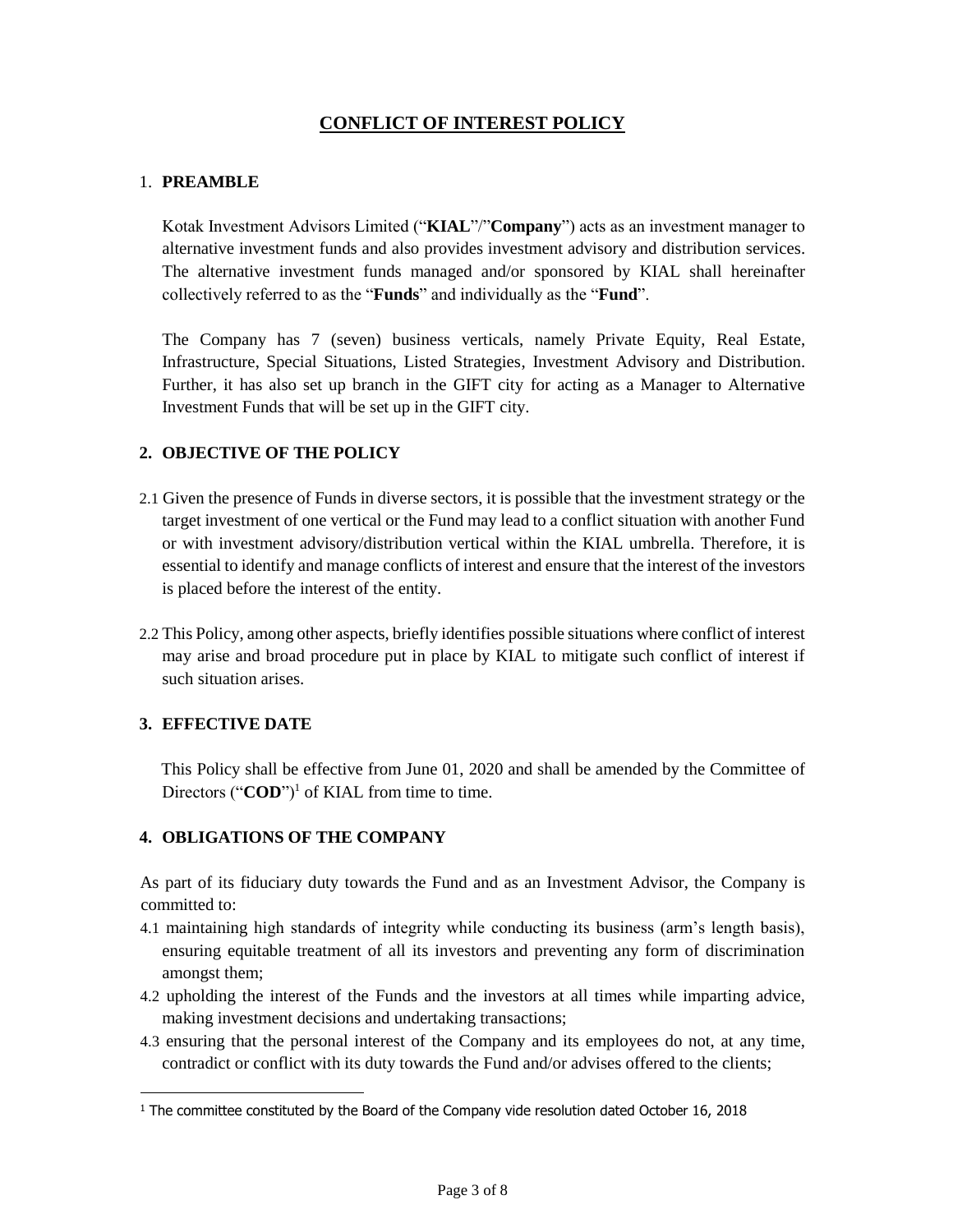- 4.4 disclosing, to the best of its knowledge, all possible matters and areas to the investors where there may be a potential conflict of interest that would impair its ability to render fair, objective and unbiased services; however, any activity conducted in the ordinary course of business and at arms-length will not be considered to be a conflicted activity or transaction.
- 4.5 abide by high level principles on avoidance of conflicts of interest while dealing with its affiliates and subsidiaries; and
- 4.6 not in any way contributing to the manipulation of the demand for or supply of securities in the market or influencing prices of securities.

# **5. ROLES OF THE INVESTMENT COMMITTEE WHEREVER THE COMPANY IS ACTING AS AN INVESTMENT MANAGER TO THE FUNDS**

The Company and the Members of the Investment Committee, in their functioning, will:

- 5.1 act in the best interest of the Funds;
- 5.2 act independently of their respective affiliates;
- 5.3 act on an arms-length basis;
- 5.4 abide by the Code of Conduct as laid down in the AIF Regulations: and
- 5.5 ensure confidentiality of information and share information within the organization keeping in mind the confidentiality obligations.

#### **6. ROLE OF THE DIRECTORS, MANAGEMENT AND KEY OFFICERS**

The directors and the management of the Company will ensure that this Policy is implemented and there is transparency in dealings with respect to mandates wherein the Company is acting as an investment advisor as per the SEBI (Investment Advisers) Regulations as well as the Distributor of various financial products.

The Key Officers of the Company (specified in the respective Fund documents) will devote their reasonable necessary business time to the Funds. The Company will make best efforts to provide on a priority basis, management resources for the business affairs of each Fund. Further, the management team of the Company will source transactions solely for the benefit of the Funds as per the investment objective, strategy, investment guidelines and investment policies of the Fund.

#### **7**. **IDENTIFYING CONFLICTED TRANSACTIONS**

Conflict of Interest arise in situations where two or more interests are present and which compete or conflict. Such conflicts can arise between different funds/departments and in relation to employees/IC Members/Directors' personal interests. It may arise in any area of business in the course of providing services to a varied number of clients. These conflicts may arise as the Company acts in various capacities and is involved in a broad range of business activities with different customers. The Company has identified certain areas where a potential conflict of interest may arise and possible approach and action plan to monitor and manage these conflicts, as outlined below: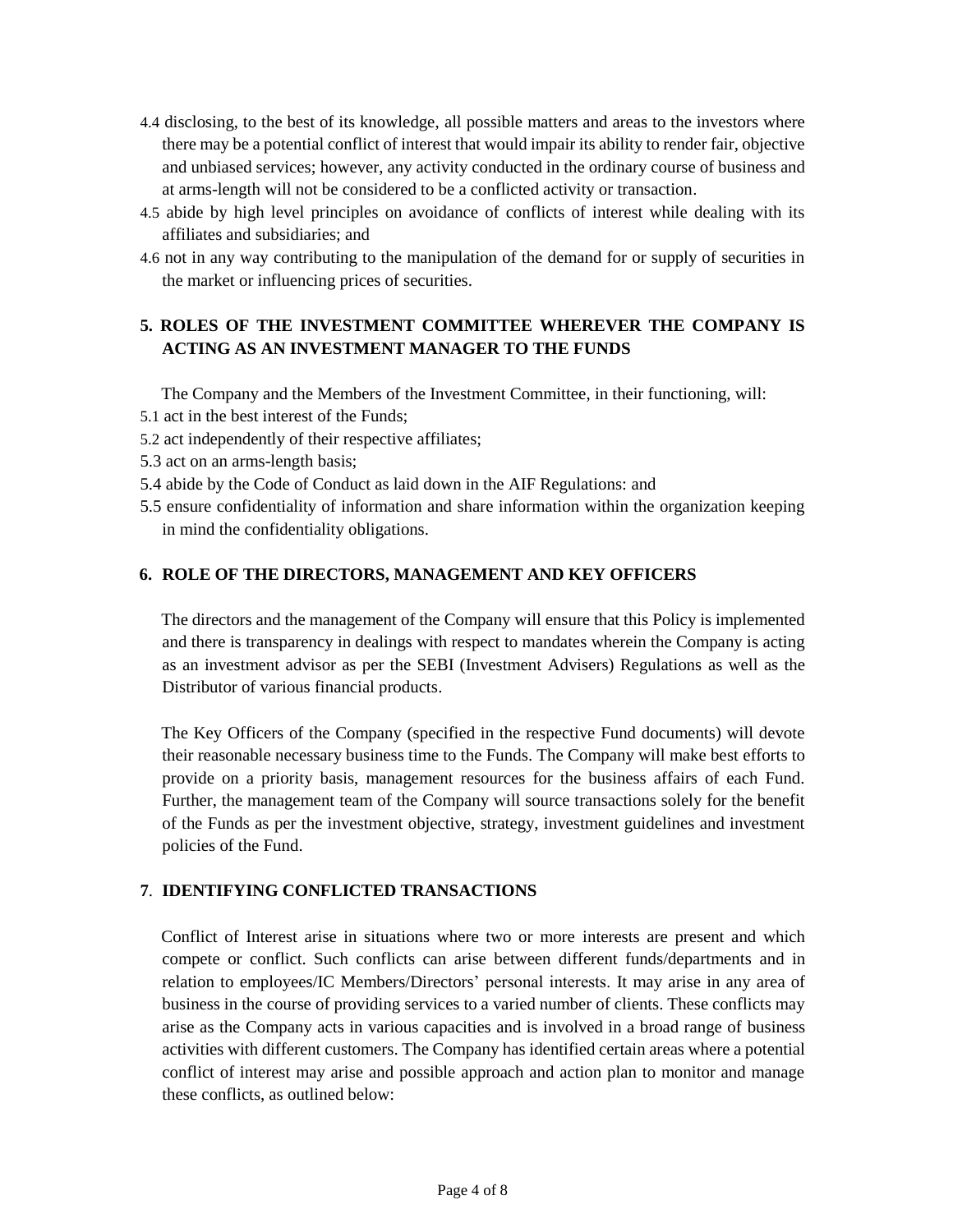- 7.1 The Fund(s) may invest in projects and entities in which the interested parties or entities, wholly or substantially owned by the interested parties and/or their affiliates, may have existing relationships with the targeted investee entities and/or provide services to these entities. The Fund(s) may purchase investments from, or sell investments to or enter into commercial transaction with the interested parties.
- 7.2 The interested parties will be subject to conflicts of interest in allocating investment opportunities among the Fund and sub-funds managed by them. Investment opportunities identified by the Company may be suitable for the Fund or one/more of their sub-funds. Such conflicts will be addressed by the Company in a reasonable manner, considering amongst other things, parameters such as investment objectives, strategy, investment guidelines and investment policies of each Fund, remaining un-invested capital of each Fund, the level of diversification of each Fund and the basis on which prior conflicts in allocating investment opportunities have been resolved.
- 7.3 Each Fund document may also have specific clauses to deal with conflict of interest between other funds as well as with Interested Parties. Such clauses will supersede any decision of the Board.
- 7.4 The Company may purchase investments from or sell investments to the interested parties. In such cases, conflicts may arise in determining the price and terms of the sale or purchase as the case may be. Further, the interested parties and their personnel may have information about the investment policies and strategy that may assist the interested parties willing to purchase from or sell investments to the Fund.
- 7.5 Wherever the Company is acting as an investment advisor, the directors and management of the Company shall pay specific attention to identify and/or avoid or to deal or manage the actual or potential conflict of interest, develop an internal code of conduct governing operations and formulate standards of appropriate conduct in the performance of their activities and ensure to communicate the same to all concerned and also comply with the principles of conflicts of interest laid down in Schedule 1.

#### **8. MECHANISMS TO MITIGATE CONFLICT OF INTEREST**

Where the Company is acting as an investment manager to alternative investment funds or investment advisor to the clients, it shall adhere to the following:

- 8.1 The employees shall comply with the Company's Trading Code for prevention of Insider trading in compliance with SEBI (Prohibition of Insider Trading) Regulations.
- 8.2 The Company will frame a policy that governs any conflict of interest arising from the practice of giving or receiving gifts. The Company shall ensure that no gift will, in any way, hamper the Company's ability in carrying out its duties towards the Funds.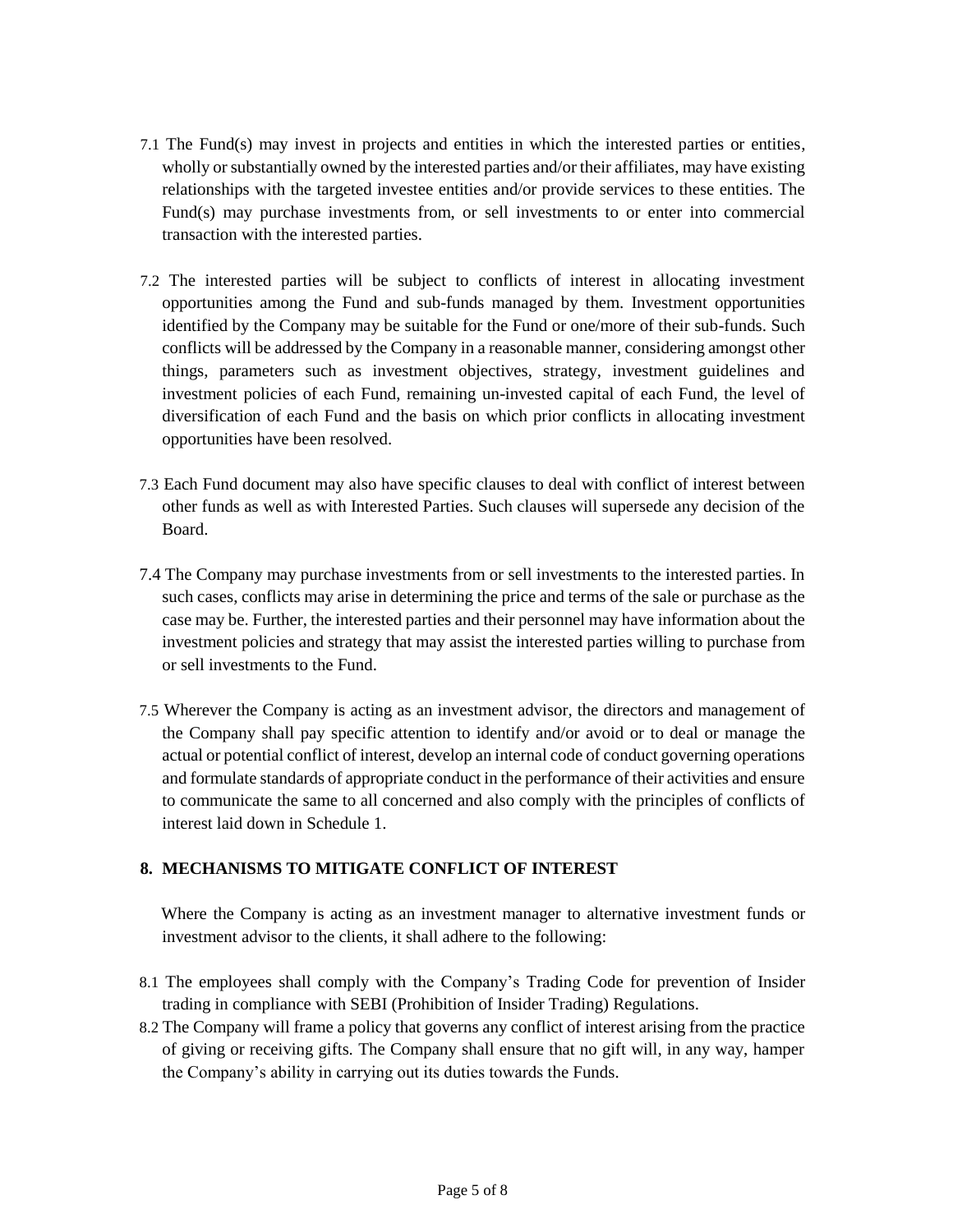- 8.3 The Company shall ensure that no personal relationships will, in any way, hamper the Company's ability in carrying out its duties towards the investors.
- 8.4 The Company may take the pre-existing relationships of interested parties with potential portfolio companies into consideration in determining whether to pursue investments or to take any other actions.
- 8.5 Each fund vertical to act independently in so far as the interest of their respective Fund is concerned.
- 8.7 Conflict clearance procedures have been implemented within the Company to manage actual or potential conflicts.
- 8.8Where a potential conflict is identified, the Company should ensure that there is sufficient disclosure in place to enable an informed decision with respect to the investment in context of which the conflict arises.
- 8.9 No consideration, in any form, will be received by the Fund and/or the Company and their representative/employees from the interested party and/or their affiliates to pursue or influence any investment decision.
- 8.10 Any activity conducted in the ordinary course of business and at arms length will not be considered to be a conflicted activity or transaction

# **9. DISCLOSURE TO THE BOARD / INVESTMENT COMMITTEE**

- 9.1 All conflicts identified and the proposed mitigants to the same will be disclosed to the Board/Investment Committee<sup>2</sup>/ officer designated by the Board for their consent. The response of the Board/Investment Committee/officer designated by the Board shall be communicated to relevant team members and will be included as in investment/discussion notes prepared to discuss such possible investments and suitably minuted.
- 9.2 On certain matters involving a conflict of interest, the Company will be guided by its good faith judgment as to the best interests of the Funds/Schemes/Clients and shall take such actions as are determined by it to manage such conflicts of interest, to the extent possible.

## **10**. **REVIEW OF THE POLICY**

The COD will review this Policy periodically or earlier, if required, in light of change in regulatory compliance and business reasons.

<sup>&</sup>lt;sup>2</sup> Constituted by the Company in accordance with the respective Fund documents.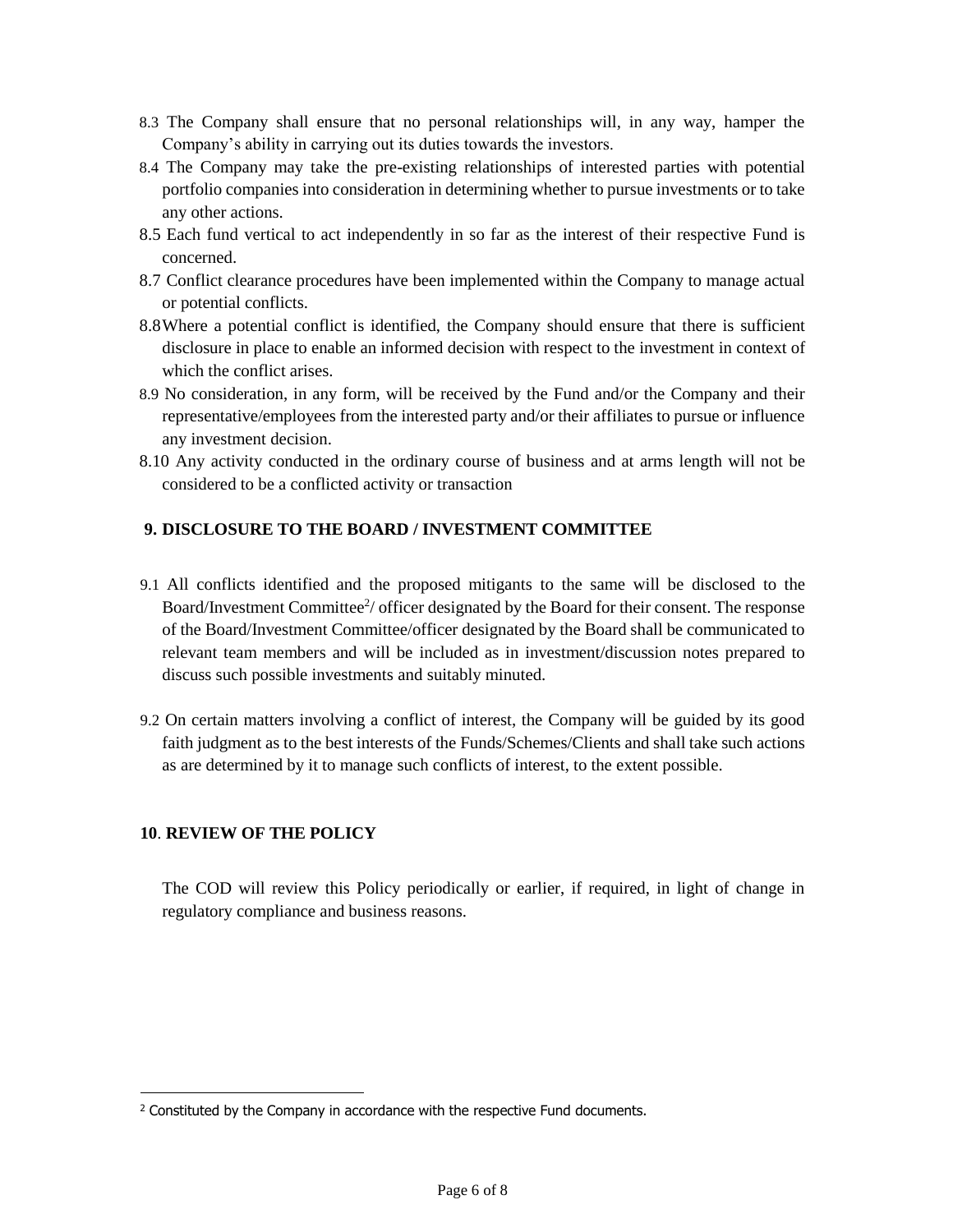#### **SCHEDULE 1**

- 1. The Company and all associates shall at all times maintain high standards of integrity in the conduct of their business;
- 2. The Company shall ensure fair treatment of their clients and not discriminate amongst them;
- 3. All employees shall ensure that their personal interest does not, at any time conflict with their duty to their clients and client's interest always takes primacy in their advice, investment decisions and transactions;
- 4. The Company shall make appropriate disclosure to the clients of possible source or potential areas of conflict of interest which would impair their ability to render fair, objective and unbiased services;
- 5. The Company shall endeavour to reduce opportunities for conflict through prescriptive measures such as through information barriers to block or hinder the flow of information from one department/ unit to another, etc.;
- 6. The Company shall place appropriate restrictions on transactions in securities while handling a mandate of issuer or client in respect of such security so as to avoid any conflict;
- 7. The Company and its associates shall not deal in securities while in possession of material non published information;
- 8. Employees shall not communicate the material non published information while dealing in securities on behalf of others;
- 9. The Company shall not in any way contribute to manipulate the demand for or supply of securities in the market or to influence prices of securities;
- 10. The Company shall not have an incentive structure that encourages sale of products not suiting the risk profile of their clients for its advisory business;
- 11. Employees shall not share information received from clients or pertaining to them, obtained as a result of their dealings, for their personal interest;
- 12. The Company shall adopt implementation of ad hoc transaction specific Chinese Walls or other additional information segregation methods following consideration of all of the facts available to management.
- 13. As a minimum standard the company has in place arrangements designed to ensure that: a) Companies different divisions operate with independently from one another;